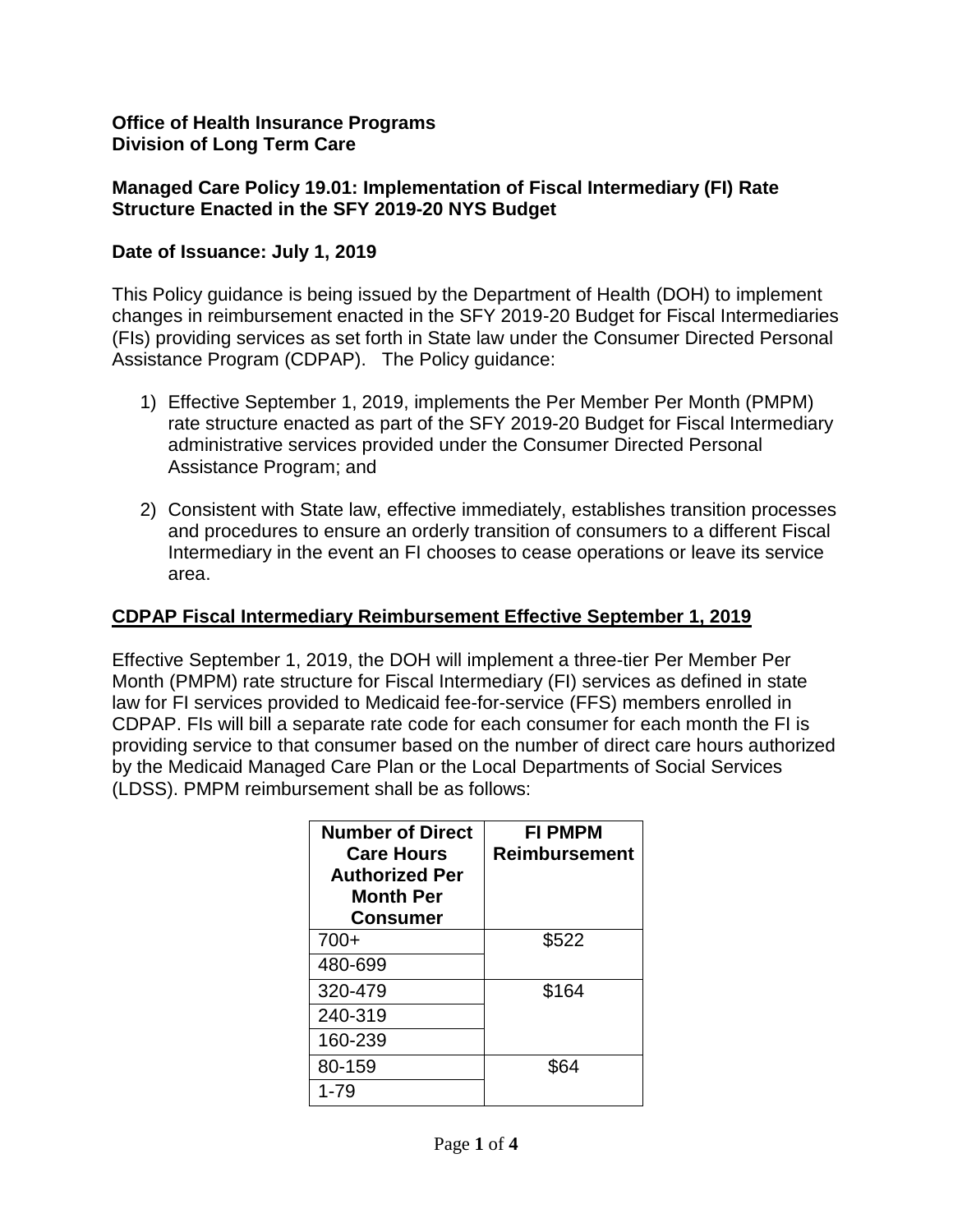Separate FFS FI rate codes will be established by DOH to reimburse FI tiered administrative PMPMs separate from the direct care hourly rates for personal assistants. DOH will also revise the current hourly CDPAP rates to exclude the administrative component for FI services. Nothing in this Policy guidance impacts wages or wage related requirements for personal care assistants, including State law requirements related to minimum wage.

Medicaid managed care plans may reimburse FIs using the tiered administrative PMPM rate structure set forth above. Alternatively, MCOs may negotiate administrative PMPM rates with FIs pursuant to provider contracts. In either case, MCOs must continue to make timely reimbursement to FIs for the direct wage costs of personal assistants including ensuring that contractual reimbursement meet NYS minimum wage requirements. MCO capitation rates paid by the DOH will be adjusted, subject to actuarial soundness certification by the independent actuary, to reflect the change in Medicaid FFS reimbursement policy.

# **Transition Provisions**

Consistent with Part G of Chapter 57 of the Laws of 2019, the section below provides guidance related to ensuring a smooth transition of consumers to a different FI in the event that an FI no longer provides services or leaves a service area. Statute places specific responsibility for transition of consumers to a different FI with Medicaid Managed Care Plans for CDPAP consumers enrolled in a Medicaid managed care plan; Local Departments of Social Services for CDPAP consumers in Medicaid FFS; and FIs.

# Written Notice and Other Transition Requirements for FIs

Fiscal Intermediaries that choose to cease operations or leave a service area must deliver written notice at least forty-five (45) calendar days in advance of such change in operations to the affected CDPAP consumers (or the consumers' representatives), and their personal assistants, the LDSS and Managed Care Plans the FI contacts with, and DOH.

DOH will provide a template that must be used by FIs to provide this written notification. The template will include information regarding the date the FI plans to cease operations or change its service area, and the following information.

- 1) Notice to the CDPAP consumer (or the consumer's representative) must indicate that the consumer has a right to select a different FI of their choosing, and that their Managed Care Plan or LDSS (as appropriate) will be contacting them to provide options for choosing a different FI and will supervise and assist them with transitioning to a different FI. In addition, the notice must indicate the FI has also notified their Managed Care Plan or LDSS, their personal assistants, and DOH.
- 2) Notice to the CDPAP consumer's personal assistants must indicate the FI has notified their CDPAP consumer of the change in their FI operations and the need for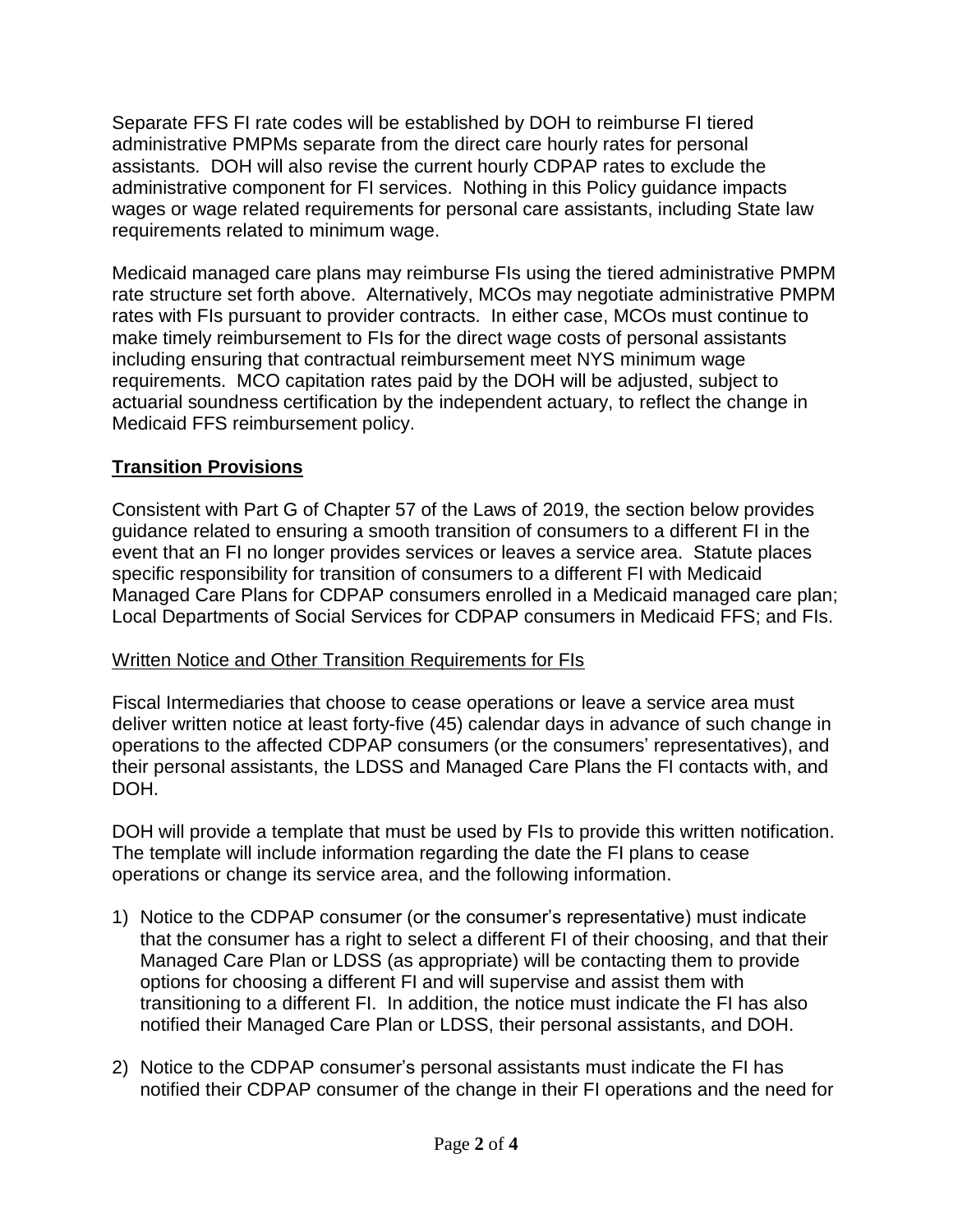them to select a different FI. The notice must indicate the FI has also notified DOH, and the CDPAP consumer's Managed Care Plan or LDSS, and that the Managed Care Plan or LDSS will supervise and assist with the transition process.

- 3) Notice to any LDSS or Managed Care Plan with which the FI contracts must indicate the FI has notified their CDPAP consumer, the CDPAP consumer's assistants, and the DOH of their change in FI operations. The notice must identify each CDPAP member that has received the notification.
- 4) Copies of the notifications must be sent to DOH via email to *[ConsumerDirected@health.ny.gov.](mailto:ConsumerDirected@health.ny.gov)*

FIs that cease operations, leave a service area, or have a CDPAP consumer that independently choses to change FIs, **may not** take any action to:

- Prevent a personal assistant from transitioning to a different FI of the CDPAP consumer's choice; and
- Require the CDPAP consumer or their personal assistant(s) to switch to a personal care or home health care program that is not within the CDPAP program.

Within five (5) business days of receiving a records request, with written consent from the CDPAP consumer, FIs must transfer all records relating to the CDPAP consumer's care authorizations to the different FI. Within five (5) business days of receiving a records request, with written consent from the CDPAP personal assistant, an FI must transfer records related to the personal assistant's health status, including immunization records to the different FI. Upon transmittal to the different FI, the current FI must acknowledge it assumes all liability for omissions or errors in such records.

# Written Notice and Other Transition Requirements for Managed Care Plans and LDSS

Within five (5) business days of receipt of a notice from a contracted FI to cease operations or leave its service area, the MCO or LDSS, as appropriate must send each affected member receiving CDPAP a written acknowledgement of receipt of the notice to the FI and using a template to be provided by DOH send a notice to each affected CDPAP consumer. The DOH template will include the following information.

- A statement that the Plan or LDSS has received notice of the change in their FI's operations and is charged with overseeing and assisting the CDPAP member with selecting a different FI;
- The CDPAP member has the right to select a different FI of their choice and the change in the FI's business operations does not impact their care plan or their choice of personal assistant(s);
- A list of all other FIs, including contact information, the Managed Care Plan or the LDSS contracts with and operates in the member's service area;